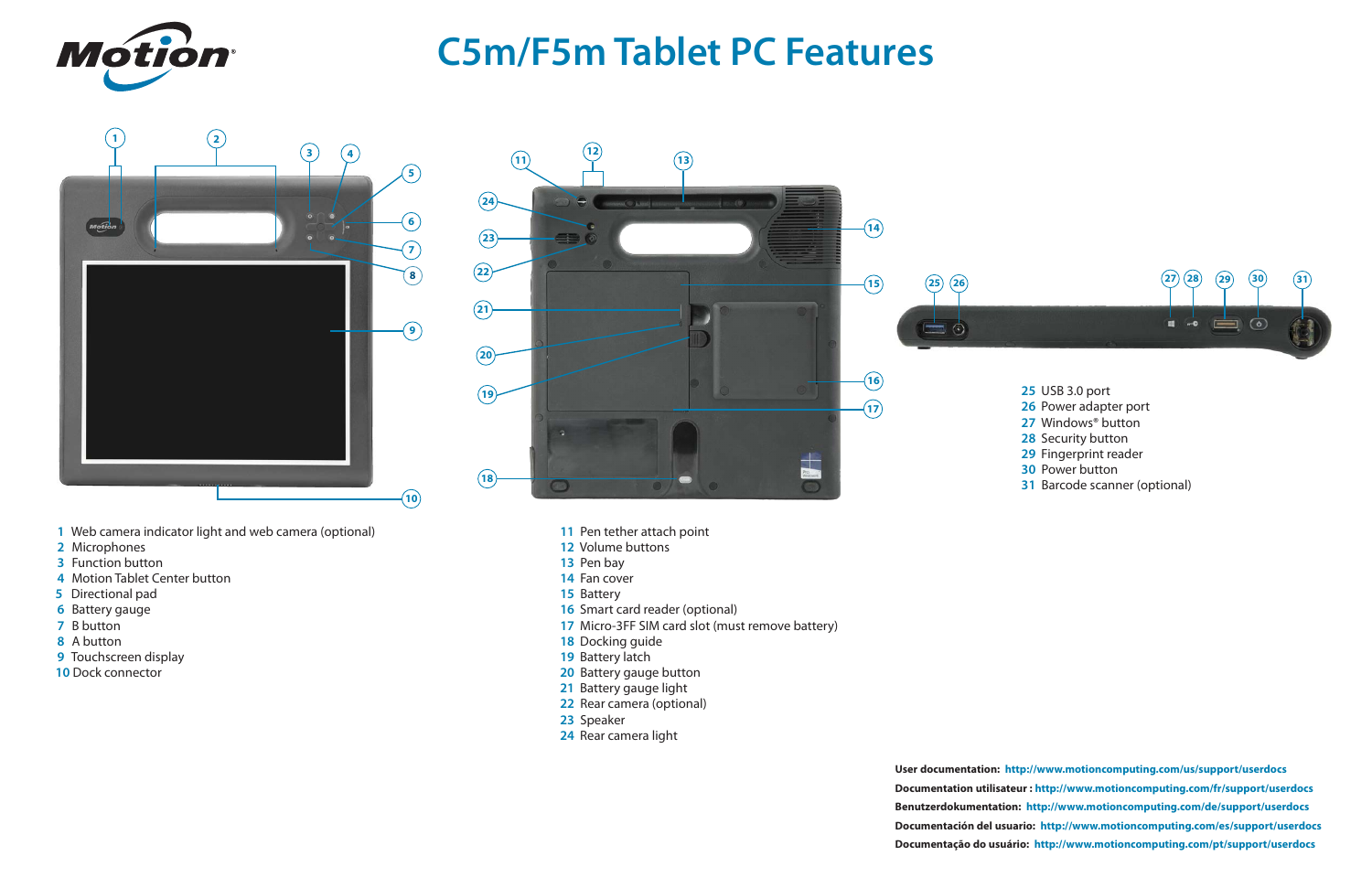| im Tablet PC                                                                                              |
|-----------------------------------------------------------------------------------------------------------|
|                                                                                                           |
| ur C5m/F5m by:<br>and viewing the value beside Remaining Charge.                                          |
| ower indicator, which changes appearance depending<br>ning on battery.<br>con. "回<br>). 回                 |
| auge indicate the battery's current level of charge—<br>four green lights (between 75% and 100% charged). |





# Getting Started with the Motion® C5m/F5m Tablet PC

### **Power on and off**

Press the power button at the top right side of the C5m/F5m Tablet PC.

You can shut down your tablet from Windows®. Tap the Start menu then tap **Shut down**. If Windows doesn't respond, force the tablet to shut down by pressing the power button for about five seconds.

### **Sleep**

**NOTE** The power button blinks when the tablet is in Sleep mode.

Place your C5m/F5m in Sleep mode when you go away for a short period of time to conserve battery power. When you return, the Tablet PC quickly resumes activity and your desktop is the same as you left it.

To put the Tablet PC in Sleep mode, press and release the power button. To wake up the tablet from Sleep mode, press the power button again.

## **Locking and unlocking**

To lock and unlock your C5m/F5m, press the Security button on the right side of the Tablet PC.

## **Using the pen**

An important difference between traditional PCs and Tablet PCs is that you frequently use a digitizer pen instead of a mouse and keyboard. The C5m/F5m pen has a pressure-sensitive tip, eraser, and a function button. Pressing the function button is equivalent to right-clicking a mouse.

- Opening Motion Dashboard, tapping Power,  **OR**
- From the Windows Notification area, tap the power on whether the Tablet PC is plugged in or runing
	- $-$  If the Tablet PC is plugged in, tap the plug io.
	- If it is on battery power, tap the battery icon.

When the tablet is plugged in, the lights on the g from one amber light (less than 25% charged) to

## **Using touch**

Your C5m/F5m is equipped with 10-finger touch, which means you can use your fingers to select items and open files, zoom in and out, scroll through browser windows and documents, and more.

Touch works like a mouse. Tap to select an item and double-tap to open it.

**Tip** To open a right-click menu using touch, press your finger on the display until a circle appears, then lift your finger and the shortcut menu appears.

If you find that the touchscreen doesn't respond as you expect, or if the tablet starts to respond to unintentional touch input, you can fine-tune touch by resetting the touch system to its optimal state. To start the application, open Motion Dashboard, then tap **Pen & Tablet**, and then tap **Touch Settings**.

- Use AC power when available. When the C5m/F5m is plugged in, the battery charges while in use.
- Put your Tablet PC in Sleep mode when you're not using it.
- Stop unnecessary background applications and processes.
- •• When not in use, use Motion Dashboard to disable wireless adapters. Tap **Wireless** and clear the checkbox beside the wireless device you want to disable.
- Set the brightness of the display to automatically dim after a selected number of minutes of inactivity using the Motion Dashboard **Display** category. Tap **Display** and select the idle time from the drop-down list beside **To extend battery life, dim display after**.
- When using mobile broadband, reduce how often the C5m/F5m updates email and other Internet applications to once every half hour or longer.
- Disable mobile broadband when you know a signal is unavailable.
- Condition your battery once a month. To condition it, run the Tablet PC on battery power until the battery's charge level drops below 20%.

### **Checking battery power**

You can check the remaining battery power in yo

| Four green lights    | The battery is between 75% and<br>100% charged. |
|----------------------|-------------------------------------------------|
| Three green lights   | The battery is between 50% and<br>75% charged.  |
| Two green lights     | The battery is between 25% and<br>50% charged.  |
| One green light      | The battery is less than 25%<br>charged.        |
| Flashing amber light | The battery is low.                             |

### **Battery tips**

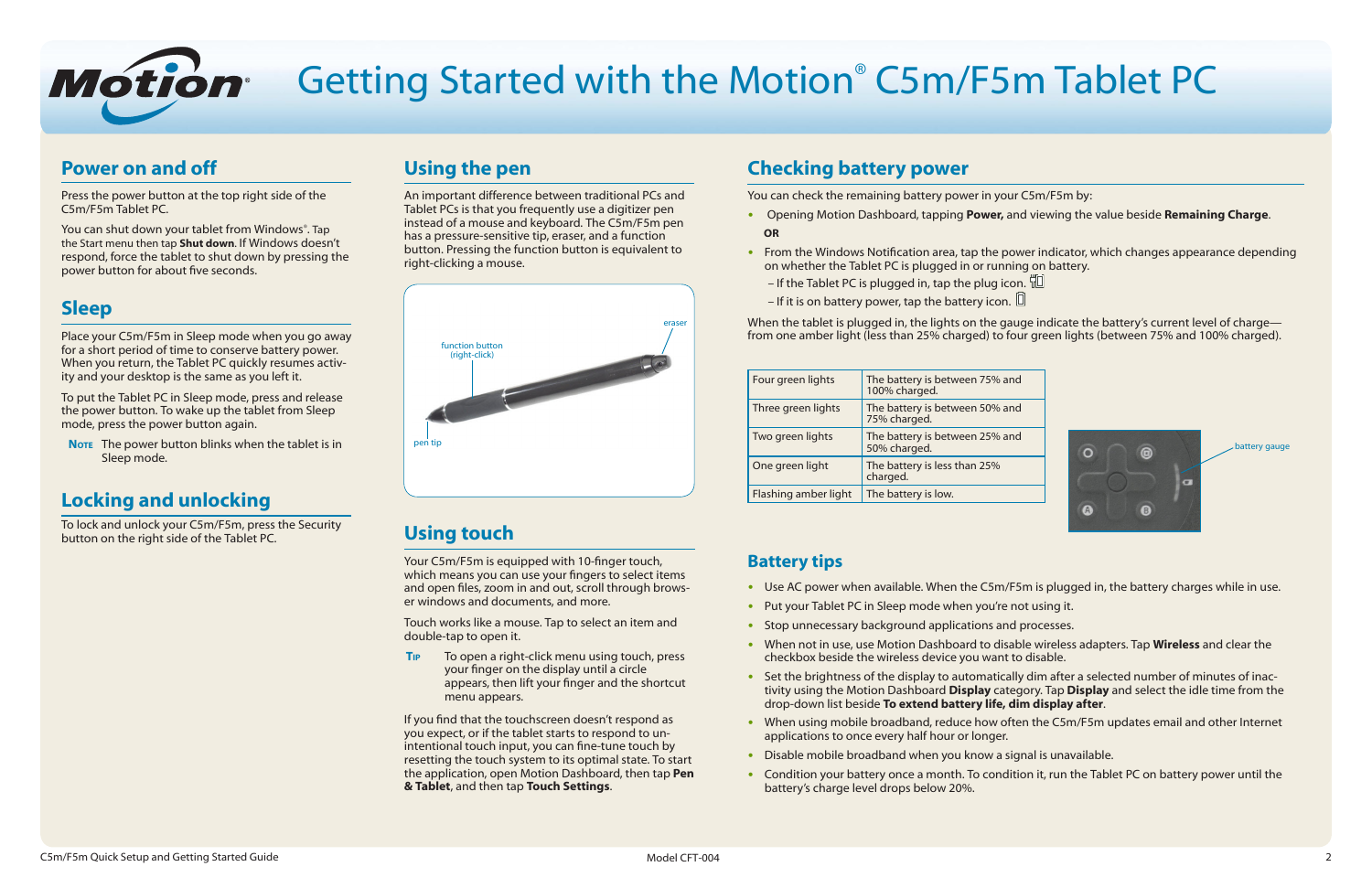### **Using the buttons on the front of the C5m/F5m**

You can use the buttons on the front of the Tablet PC to perform many functions without having to use the pen. Press a button to perform certain actions. To perform a different set of actions, press the function button and another button simultaneously (as listed in the table below). Also, you can customize the buttons to perform actions that suit your needs.



| <b>Button</b>                               | <b>Press</b>                                                                                           | <b>Press function + button</b>                                                |  |
|---------------------------------------------|--------------------------------------------------------------------------------------------------------|-------------------------------------------------------------------------------|--|
| <b>Function</b><br>button                   | Activates secondary function for other buttons                                                         |                                                                               |  |
| <b>Enter button</b>                         | Makes a selection<br>(equivalent to Enter key)                                                         | Windows button (Opens the Windows<br>Start menu.)                             |  |
| <b>Motion</b><br><b>Dashboard</b><br>button | <b>Starts Motion Dashboard</b>                                                                         | Opens Windows Journal™                                                        |  |
| A button                                    | Performs application-specific function                                                                 | Rotates the display orientation                                               |  |
| <b>B</b> button                             | Cancels the current task<br>Activates the barcode scanner (if<br>installed)<br>(equivalent to Esc key) |                                                                               |  |
| <b>Directional</b><br>pad                   | Moves the pointer or navigates through<br>documents-equivalent to arrow keys<br>on a keyboard          | Left = $Shift + Tab$<br>$Right = Tab$<br>$Up = Page up$<br>$Down = Page down$ |  |

**Note** Before you can connect to a mobile broadband network, you must have an active account with a cellular network provider and obtain a SIM card for mobile broadband access.

### **Setting up wireless**

The C5m/F5m includes built-in Wi-Fi® and Bluetooth®. Your Tablet PC may also be equipped with mobile broadband. To connect to available wireless networks, follow these steps:

- 1. From the taskbar, tap the Dashboard icon.
- 2. Tap **Wireless**.
- 3. Enable the desired available wireless networks:
- •• **Bluetooth Internal Wireless**
- •• **802.11 Internal Wireless**
- **Mobile Broadband with GPS**
- **Tip** If mobile broadband isn't listed, your C5m/F5m isn't equipped with a mobile broadband module.

#### **Step 4. Set up Mobile Broadband with GPS (optional)**

If you purchased your C5m/F5m with the optional mobile broadband module, you can connect to high-speed cellular networks worldwide. With the mobile broadband module and a data plan from one of several cellular network providers, you have full Internet access.

- 1. From the notification area, tap the Bluetooth icon and select **Add a Device**.
- 2. Make sure the Bluetooth device is discoverable according to the device manufacturer's instructions. When a Bluetooth device is discoverable, it's visible to other Bluetooth devices within range.
- 3. Select the desired Bluetooth device from the list of devices.
- 4. Follow the on-screen instructions.
- **T<sub>IP</sub>** To make the C5m/F5m visible to other devices, tap the **Bluetooth** icon then select **Open settings**. On the **Options** tab, select **Allow Bluetooth devices to connect to this computer**.

#### **To set up mobile broadband:**

- 1. Start Skylight. From the Start menu, select **All Programs > Sierra Wireless > Skylight > Skylight**.
- 2. Tap the connect button to connect to your wireless networks.
	- Note If you purchased your C5m/F5m with the optional Mobile broadband with GPS module or the optional discrete GPS module, your tablet has GPS capabilities. You can use GPS with your preferred mapping application to find your current and destination locations. Please refer to the *User's Guide* for additional information.

#### **Step 1. Enable Wireless from Motion Dashboard**

#### **Step 3. Set up Wi-Fi**

- 1. From the Windows notification area, tap the wireless network icon. **In**
- 2. Select a wireless network from the list of available networks.

#### **Step 2. Set up Bluetooth**

Your C5m/F5m has a built-in Bluetooth adapter to connect to other Bluetooth-enabled devices.

#### **To add a Bluetooth device:**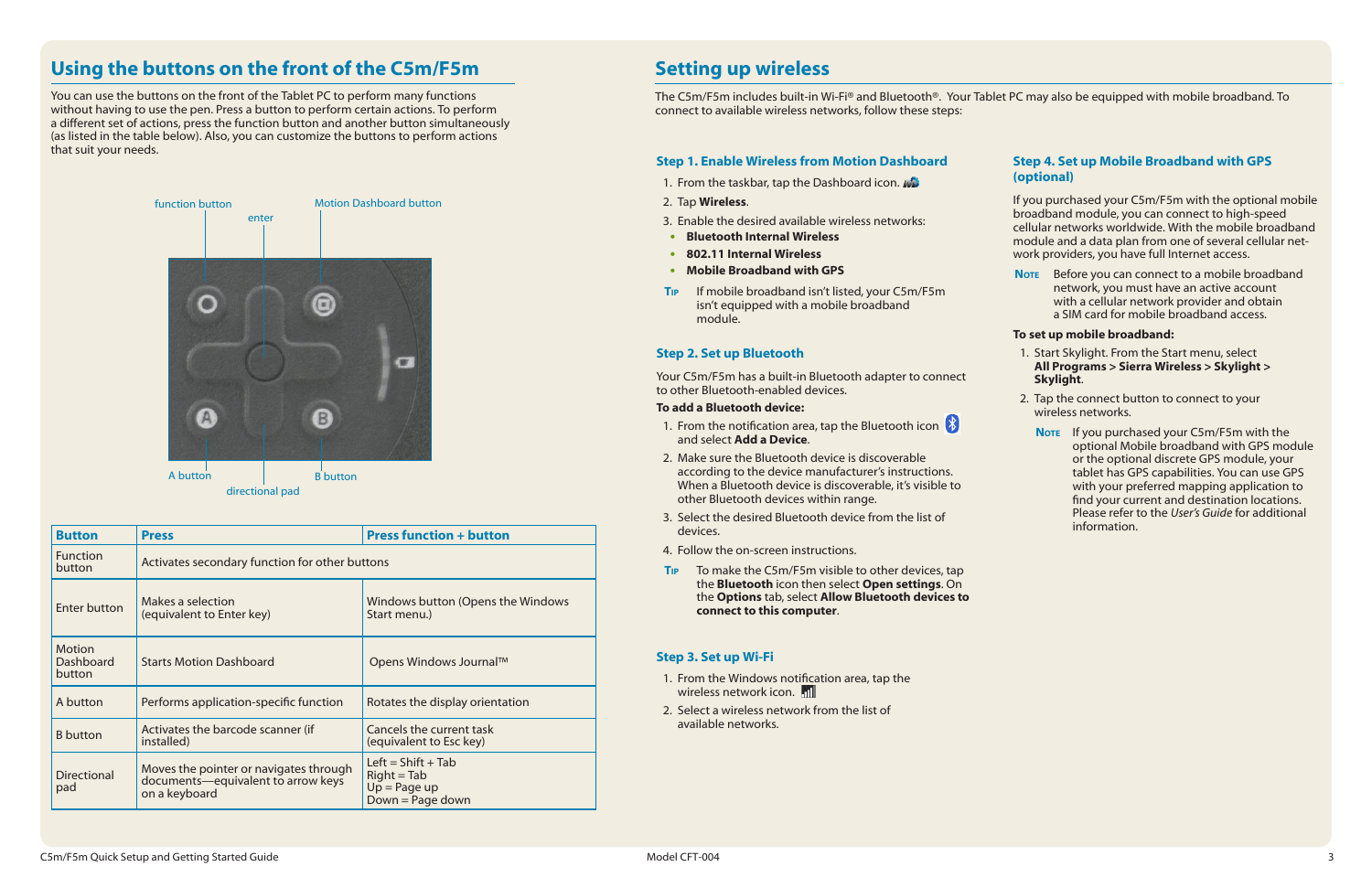### **Motion Dashboard**

Motion Dashboard provides a convenient way to change common tablet-related settings.

#### **To open Motion Dashboard:**

• Tap the Motion Dashboard icon in the Windows taskbar.

#### **OR**

• Press the Motion Dashboard button on the front of the C5m/F5m.

| <b>Category</b>         | <b>Task</b>                                                                                  |  |  |
|-------------------------|----------------------------------------------------------------------------------------------|--|--|
| <b>Display</b>          | Rotate the display orientation                                                               |  |  |
|                         | Adjust the brightness of the display                                                         |  |  |
|                         | Set up an external display                                                                   |  |  |
| <b>Audio</b>            | Adjust speaker and microphone volume                                                         |  |  |
|                         | Suppress background noise                                                                    |  |  |
| <b>Pen &amp; Tablet</b> | Configure touch to use your finger only, pen only, or both your finger and a pen             |  |  |
|                         | Configure front panel buttons                                                                |  |  |
|                         | Configure tablet for left-handed use                                                         |  |  |
| <b>Wireless</b>         | Enable and disable Wi-Fi <sup>®</sup> , Bluetooth <sup>®</sup> , and mobile broadband        |  |  |
|                         | Choose to have wireless disabled when the system starts up                                   |  |  |
| <b>Power</b>            | Change what the power button does when pressed: Sleep, Hibernate, or shut down               |  |  |
| <b>Security</b>         | Configure settings for Motion OmniPass, Windows Action Center, and Infineon TPM (if enabled) |  |  |



|                     | $\mathbf x$<br><b>The Contract</b>               |
|---------------------|--------------------------------------------------|
|                     | <b>Motion</b>                                    |
| e Screen            | <b>Display Settings</b>                          |
| <b>Display Off:</b> | Display Off                                      |
| tness Preference:   |                                                  |
|                     | <b>Bright</b>                                    |
| y Scheme:           |                                                  |
|                     | battery life, dim display after: idle 1 min<br>2 |
|                     |                                                  |

The following table lists some of the tasks you can perform using Motion Dashboard.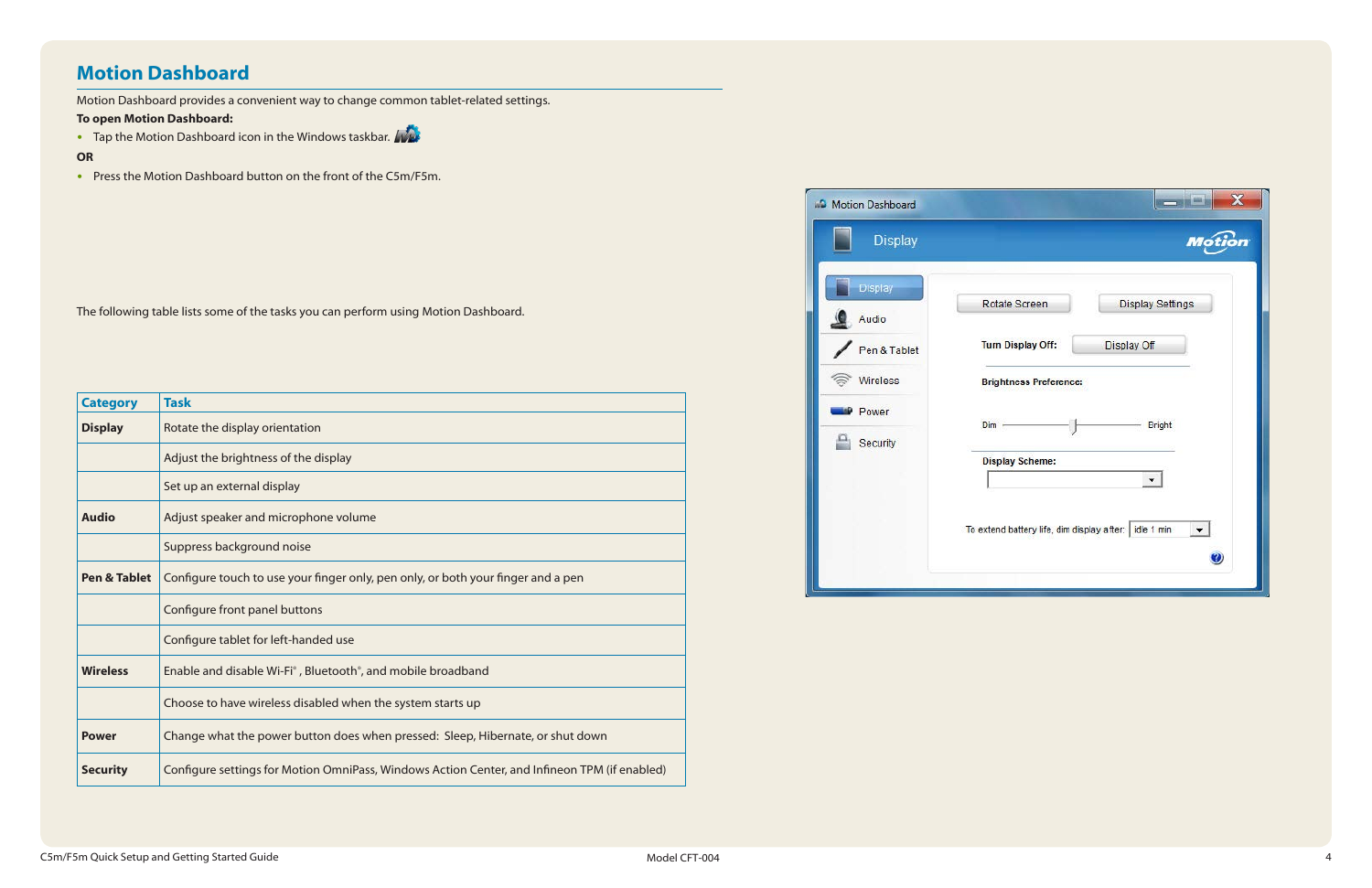### **Using the documentation camera**

Your C5m/F5m is equipped with an integrated 8MP autofocus camera (image capture is limited to 3MP). You can use the camera to take pictures and save them on the Tablet PC. The camera lens is on the back of the unit.

#### **To take a photograph:**

- 1. Tap the camera icon  $\Omega$  on the Windows taskbar to activate Motion SnapWorks.
- 2.Hold the camera steady and point the lens at the object.
- 3. Press the camera icon  $\bullet$  to take the picture.

### **Using the web camera**

Your C5m/F5m has a 2MP web camera that supports color images and streaming video. The web camera is located on the front of the Tablet PC in the top center area.

- Tap in the place where you want to enter text, such as in a text box. Then tap the input
	- pane icon.

If you'd like to use Skype™ with your web camera, from the Start menu, select **All Programs > Skype > Skype**.

Follow the on-screen instructions for using Skype or the web camera software of your choice.





### **Entering text with the input panel or on-screen keyboard**

You can use different methods to enter text with your C5m/F5m to fit your needs. You can enter text either by writing on a virtual note pad (called the writing pad) or by tapping characters on the on-screen keyboard.

#### **To open the input panel, either:**

 **OR**

• Tap the input panel tab on the left edge of the screen.

**Tip** Use the handwriting recognition application to train the C5m/F5m to recognize your handwriting style. To start the application, open Motion Dashboard, tap **Pen & Tablet,** tap **Pen & Input Devices**, and then tap the **Handwriting** tab.



Tap the keyboard icon on the input panel to open the on-screen keyboard.



**Tip** You can resize the keyboard panel by dragging the handle at the bottom right of the keyboard.